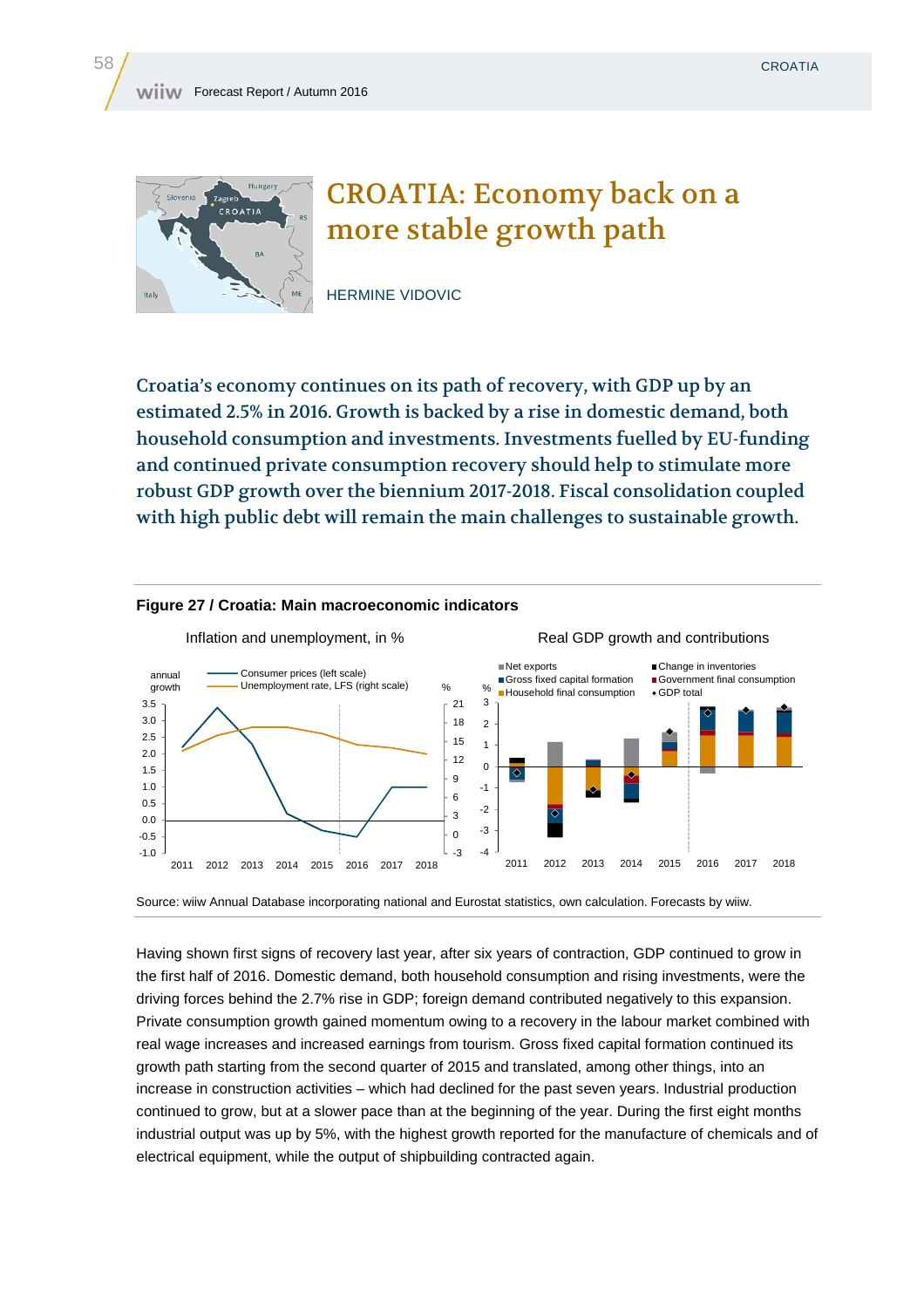The situation in the labour market continued to improve: according to Pension Insurance data, employment rose by almost 2% in the first half of the year; Labour Force Survey data report an increase by 1%, with the unemployment rate falling strongly to 14.1%, from 16.9% in the first six months of 2015. Apart from rising employment, especially outward migration has contributed to the positive labour market outcome: since the country's accession to the EU in July 2013, the number of Croatian workers in Germany has increased by 57,500 and in Austria by about 6,000. Both real gross and net wages rose, by 3.6% and 3.1% respectively, in the first half of 2016.

Over the same period, external trade in goods performed less dynamically than a year earlier, with exports and imports both growing at about 4.7% in euro terms. The trade deficit was about EUR 160 million higher, while the surplus in the services trade went up, thanks to increased earnings from tourism. Revenues from tourism are expected to reach a record level in 2016, likely benefiting inter alia from political turbulence in Turkey. Assuming that the surplus in services trade will go on increasing, the current account is expected to report a surplus again in 2016 as a whole.

The consolidated general government deficit continued to narrow in 2016, mostly on account of higher than expected (tax) revenues coupled with lower expenditures, particularly on subsidies, intermediary consumption as well as spending on employees. The expenditure cut is partly due to provisional budget financing in the first quarter of the year, limiting state expenditures. According to a recent statement by the Minister of Finance, reducing the deficit as planned to 2.6% of GDP seems to be feasible this year.

In mid-June 2016, the Croatian parliament dismissed Prime Minister Tihomir Orešković in a notion of no confidence. As this action marked also the end of the coalition government between the Croatian Democratic Union (HDZ) and its junior partner Most, the Croatian deputies decided on the dissolution of the parliament (which had been elected only in late January 2016). Contrary to opinion polls predicting a victory of the Social Democratic Party, HDZ won the snap elections held on 11 September, although it fell short of the absolute majority. As expected, HDZ formed again a coalition with its former partner Most and representatives of smaller parties including the representatives of minorities. The new government is led by Andrej Plenković, the newly elected head of HDZ and former Member of the European Parliament.

With respect to the country's economy the new government has very ambitious goals: accordingly, GDP growth should accelerate to 5% in 2020 and the employment rate increase to 68%, i.e. creating 180,000 new jobs. The economic policy will have five main pillars: (1) simplification of the tax system; (2) investment in growth drivers such as agriculture, tourism and industry; (3) efficiency of institutions; (4) sustainability of public finances; and (5) reform of the educational system. Fiscal stability – apart from economic growth – is considered key to achieve a better credit ranking and a more favourable position in the international financial market. In 2017 Croatia will have to repay almost EUR 4 billion of maturing bonds and interest. Even if the new government manages to absorb EU funds more efficiently than was the case in the past, there will be the need for adequate national co-financing which might lead to a trade-off between meeting fiscal consolidation targets and stimulating economic growth by an expansion of government spending.

wiiw expects the Croatian GDP to grow by 2.5% in 2016, which is one percentage point higher than the forecast made in spring. The upward revision is mainly due to rising domestic demand and the earlier than expected revival of investment. Economic growth will become more robust over the forecasting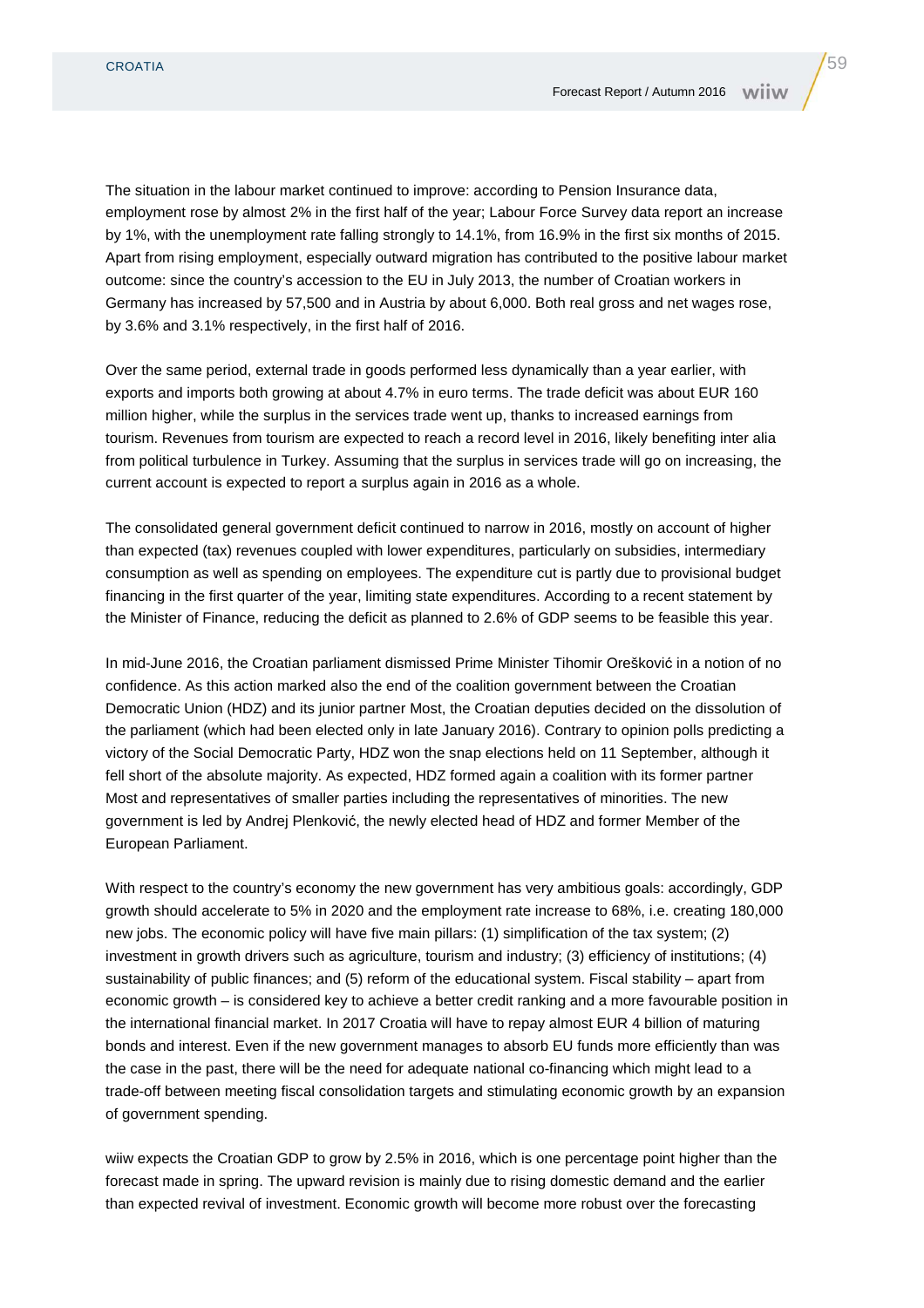period 2017-2018 backed by (public) investments supported by EU funds and a further recovery of private sector investments. Also the sustained recovery of household consumption should contribute to GDP growth, which is expected to translate into a steady improvement in the labour market. The current account is expected to remain in surplus over the period 2016-2018, but that surplus will be declining (the high surplus in 2015 was mainly due to one-off effects related to the conversion of Swiss franc loans). The downside risks to the outlook are: long-lasting fiscal consolidation coupled with high public debt. In addition, the new Croatian government will need to prove its commitment to fiscal consolidation and related reforms. Demographic challenges (ageing of the population coupled with increased migration) are becoming increasingly apparent as well.